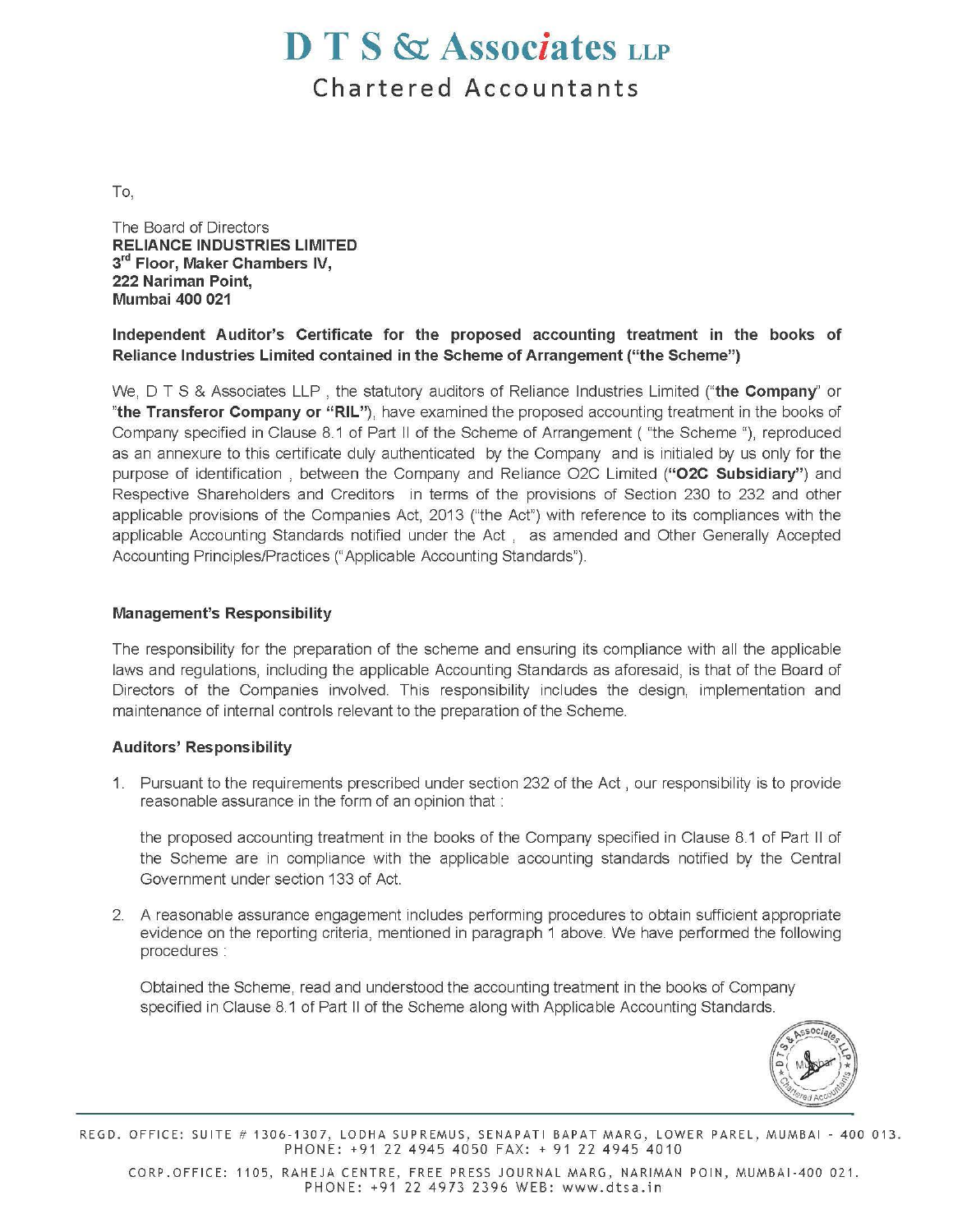# **D T S & Associates LLP Chartered Accountants**

3. We conducted our examination of accounting treatment in the books of the Company referred in paragraph 1 above in accordance with the Guidance Note on Reports or Certificates for Special Purposes (Revised 2016) issued by the Institute of Chartered Accountants of India. The Guidance Note requires that we comply with the ethical requirements of the Code of Ethics issued by the Institute of Chartered Accountants of India. We have complied with the relevant applicable requirements of the Standard on Quality Control (SOC) 1, Quality Control for Firms that Perform Audits and Reviews of Historical Financial Information, and Other Assurance and Related Services Engagements. Nothing contained in this Certificate, nor anything said or done in the course of, or in connection with the services that are subject to this Certificate, will extend any duty of care that we may have in our capacity of the statutory auditors of any financial statements of the Company.

#### **Opinion**

Based on our examination and according to the information and explanations given to us and as required under the SEBI (Listing Obligations and Disclosure Requirements) Regulations, 2015 and circulars issued there under, we confirm that the accounting treatment contained in the aforesaid Scheme is in compliance with all the Applicable Accounting Standards notified by the Central Government under the Companies Act, 2013.

#### **Restriction on Distribution and Use**

This Certificate is issued at the request of the Company pursuant to the requirements of circulars issued under SEBI (Listing Obligations and Disclosure Requirements) Regulations, 2015 and the Companies Act, 2013 for onward submission to Securities and Exchange Board of India, BSE Limited, National Stock Exchange of India Limited, National Company Law Tribunal, Regional Director and Registrar of Companies. This Certificate should not be used for any other purpose without our prior written consent.

# For **D T S & Associates LLP**

Firm Registration No. 142412W/W100595 Chartered Accountants





**Saurabh Pamecha**  Partner Membership No. 126551 UDIN No. 20126551AAAAFS2229

Mumbai , July 29, 2020

REGD. OFFICE: SUITE # 1306-1307, LODHA SUPREMUS, SENAPATI BAPAT MARG, LOWER PAREL, MUMBAI- 400 013. PHONE: +91 22 4945 4050 FAX: + 91 22 4945 4010

CORP.OFFICE: 1105, RAHEJA CENTRE, FREE PRESS JOURNAL MARG, NARIMAN POIN, MUMBAI-400 021. PHONE: +91 22 4973 2396 WEB: www.dtsa.in